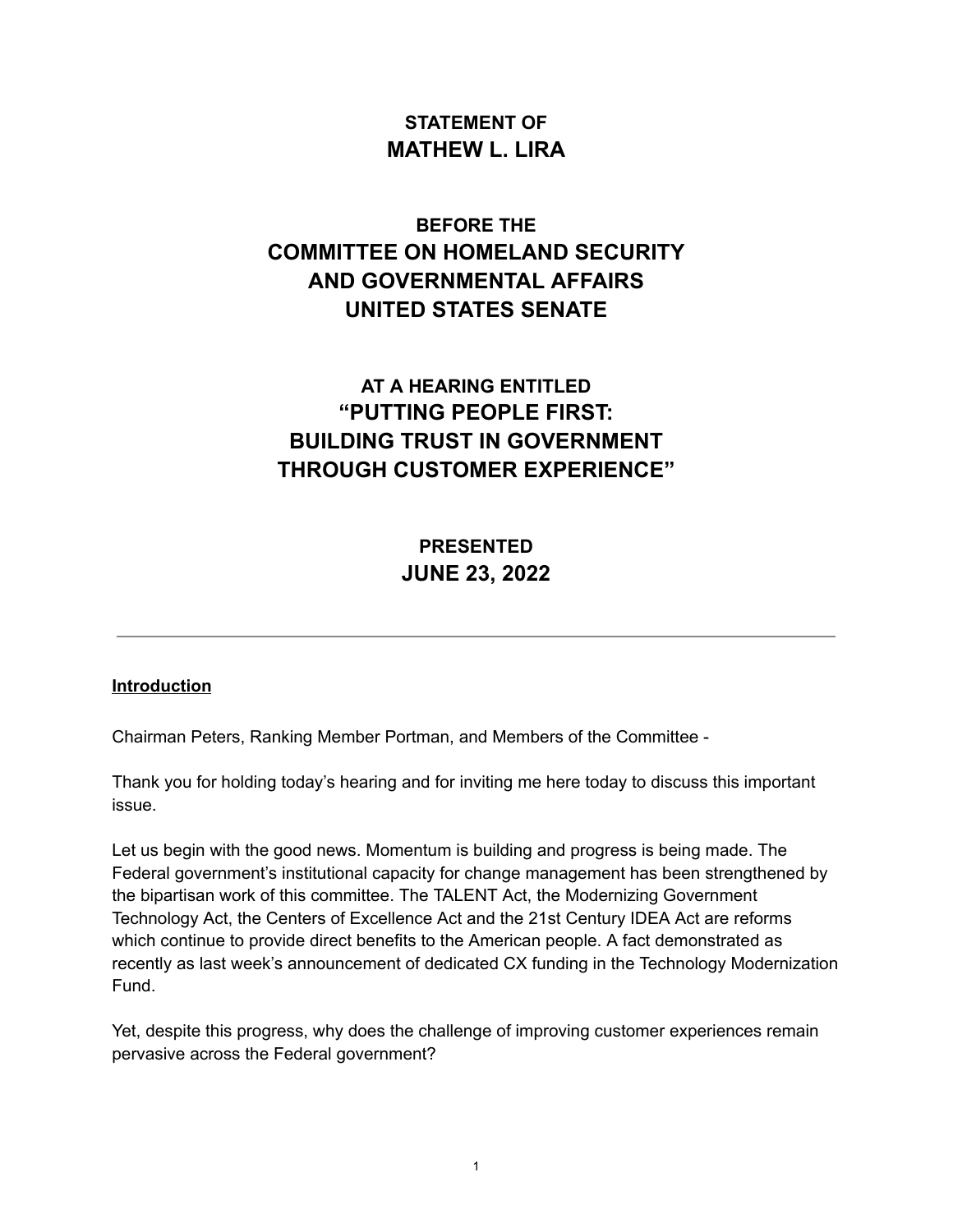Quite simply, we live in a world of exponential change and far too often agencies are making linear progress. Over time, this means that even as progress is made the gap between the public's expectations and their experiences is getting worse. The only way to close this gap is for the pace of improvements to match or exceed the pace of change – agencies must implement solutions capable of scaling to the size of the problem.

## **Recommendations**

Towards that end, I recommend the following initial steps be taken:

- 1) **Efforts should initially focus on High Impact Service Providers**, the 35 Federal programs designated by OMB as having public-facing services with the greatest scale and impact. The prioritization of improvements to High Impact Service Providers in the President's Management Agenda and recent Executive Order are welcome developments that should be supported by this committee.
- 2) **Agencies should leverage commercial technology at scale.** The technology to solve this problem exists, in fact it is largely commoditized across our economy. We do not need to hire Thomas Edison to invent the lightbulb; we simply need to buy them in the marketplace. From robotic process automation, the digitization of citizen-facing forms, the use of electronic signatures, and other standards-compliant SaaS products - proven commercial technologies that provide truly exceptional customer experiences are readily available.
- 3) **CX needs a guaranteed seat at the table. There must be increased accountability within agencies for customer experiences.** Too often, the prioritization of CX improvements within agencies are driven by the ad hoc actions of a single advocate rather than as a core equity empowered by organizational design. I believe this committee should direct agency heads to designate and empower a senior official with CXO responsibilities for every High Impact Service Provider within their agency, with the budget and operational authority to match those responsibilities.
- 4) **Agencies should leverage the authorities they've been given.** Far too many authorities given to agencies by Congress remain underutilized. Specifically, this committee should encourage OMB to issue implementation guidance for the provisions outlined in the 21st Century IDEA Act and to leverage the requirement that agencies comply with the U.S. Web Design System. In all candor, as we have seen with the success of similar efforts in the United Kingdom and various state governments, I believe the proper implementation of this single provision has enormous potential to improve the quality of customer experiences across the government.
- 5) **Quantitative measurement of results.** This committee should explore requirements to collect and publish quantitative metrics of Federal service delivery. While qualitative metrics can provide valuable insights, the direct measurement of customer experiences -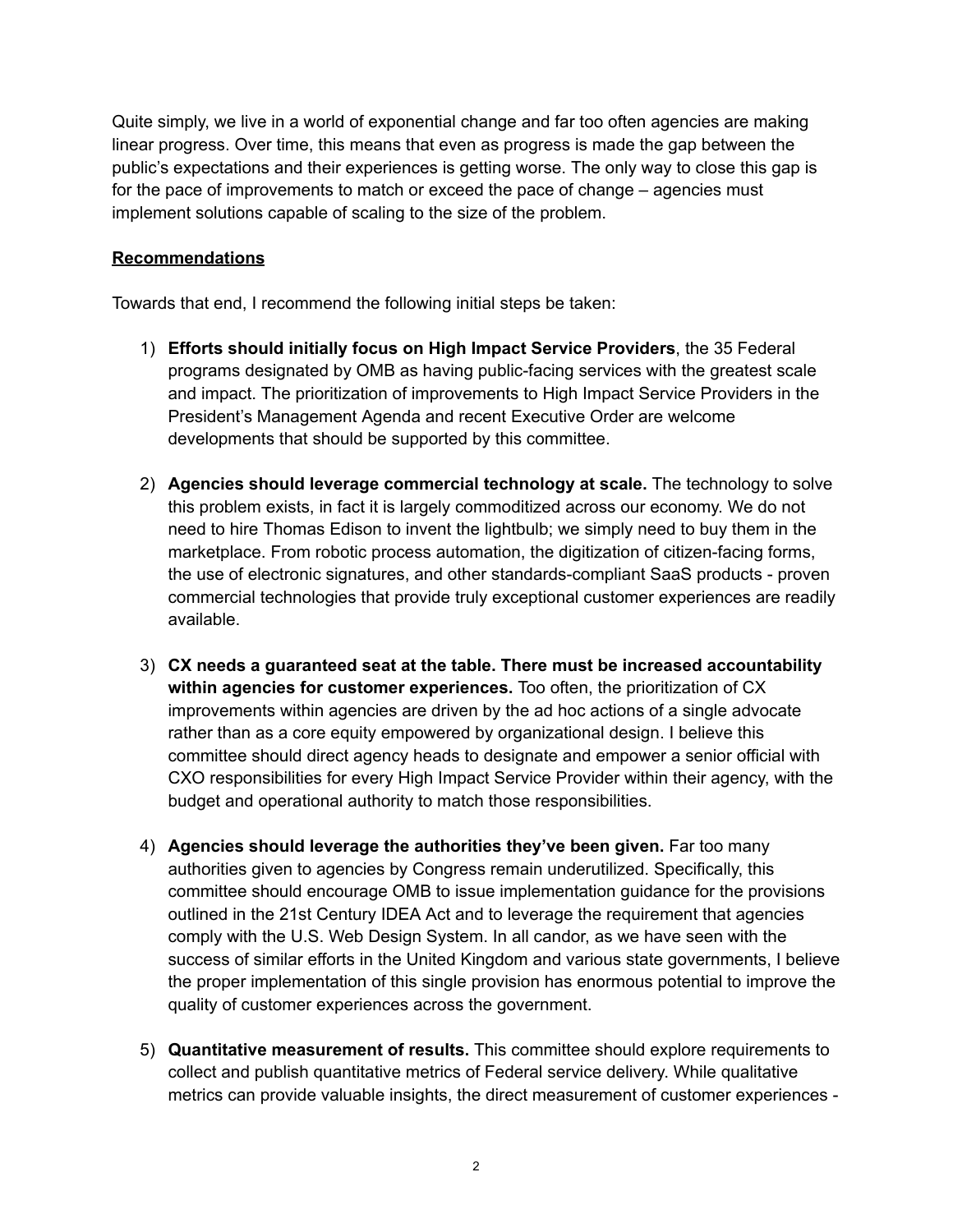wait times, program backlogs, time to resolution, and other key performance indicators are essential to meaningfully measuring the net effectiveness of agency efforts.

## **Conclusion**

In conclusion, while the issue of agency customer experiences may not grab headlines every day, it does impact millions of Americans. Every. Single. Day.

People for whom broken links and poorly implemented webforms equate to sleepless nights and stolen time away from their families. Millions of people who, often in their most vulnerable moments, deserve to be treated with dignity and respect.

By leveraging modern technology, our government has the potential to deliver exceptional customer experiences and, in the process, restore the public's faith in our national institutions once again.

Chairman Peters, Ranking Member Portman, and Members of the Committee, thank you for the opportunity to testify today and I look forward to answering any questions you might have.

## **Additional Statements**

**Reinforce CX Improvements at High Impact Service Providers.** Building on the bipartisan work of the previous two Administrations, last December President Biden signed the Executive Order Transforming Federal Customer Experience and Service Delivery, which provided 36 specific customer experience improvement commitments across 17 Federal agencies. Each commitment is oriented around significant life events - i.e., turning 65 and retiring, having a child, applying for a loan, etc. - focused on the High Impact Service Providers (HISP) as determined by OMB Circular A-11 in 2018. Notably, the Administration has set a specific success metric of delivering a post-transaction trust rating of 75% or higher at all HISPs. To the degree that they are aligned with the committee's overall policy objectives, the committee should reinforce these commitments in its discussions with the relevant Federal agencies.

**The Need for a Chief Technology Officer.** It should be noted that the lack of a Chief Technology Officer within the Office of Science and Technology Policy remains an opportunity to ensure that technical expertise is fully represented in senior-level discussions within the Executive Office of the President. In the previous two Administrations, the CTO was a valuable ally to the Federal CIO and other innovation stakeholders in ensuring these issues had organizational capital. Given that any nomination would likely take time to reach confirmation and we are rapidly approaching the midpoint of the Presidential term of office, I would recommend that the committee inquire as to the Administration's intentions regarding filling this important position.